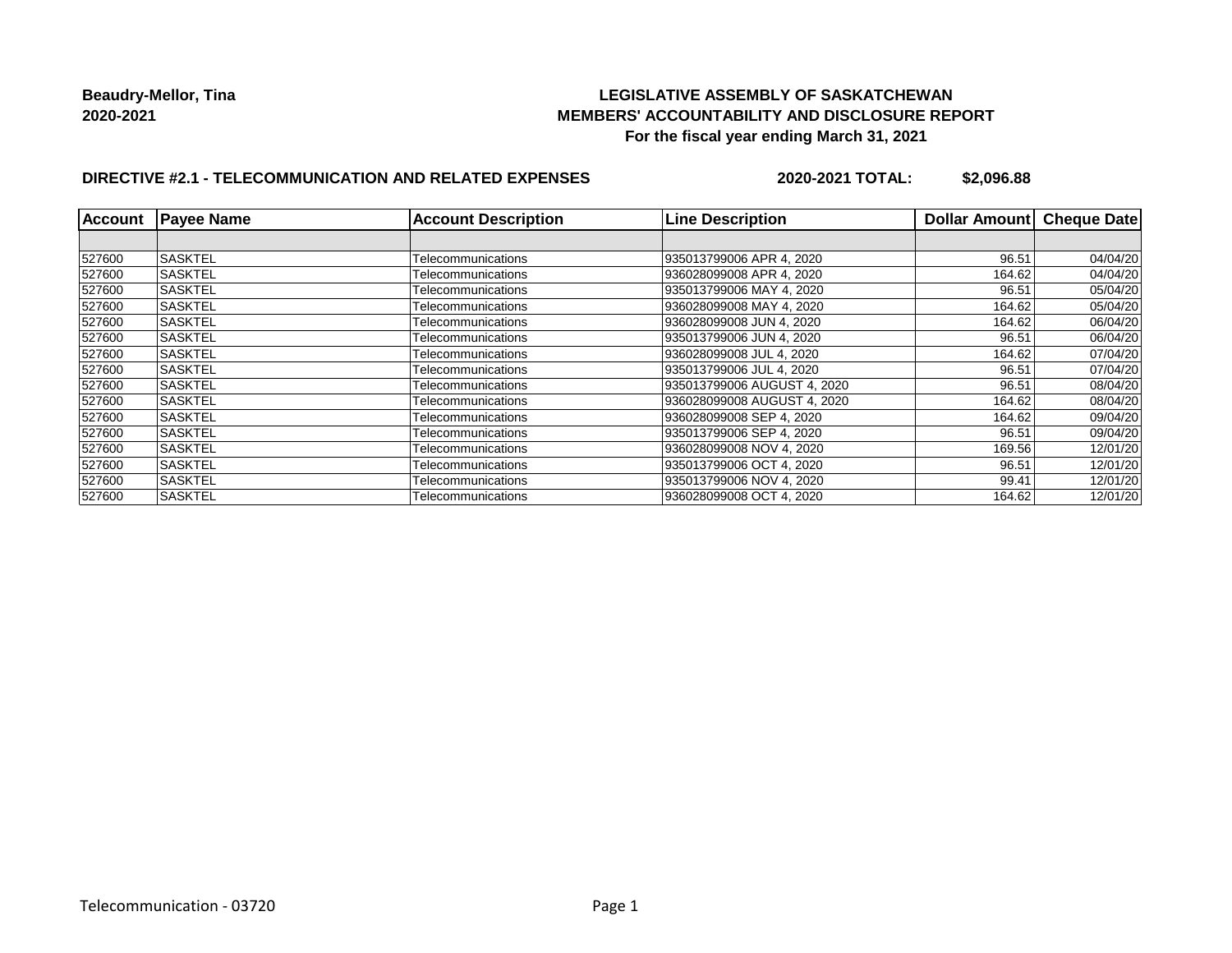# **LEGISLATIVE ASSEMBLY OF SASKATCHEWAN MEMBERS' ACCOUNTABILITY AND DISCLOSURE REPORT For the fiscal year ending March 31, 2021**

### **DIRECTIVE #3.1 - MLA TRAVEL AND LIVING EXPENSES**

#### **2020-2021 TOTAL:**

| ACCO <sub>1</sub> | <b>Name</b> | . | . | иатс |
|-------------------|-------------|---|---|------|
|                   |             |   |   |      |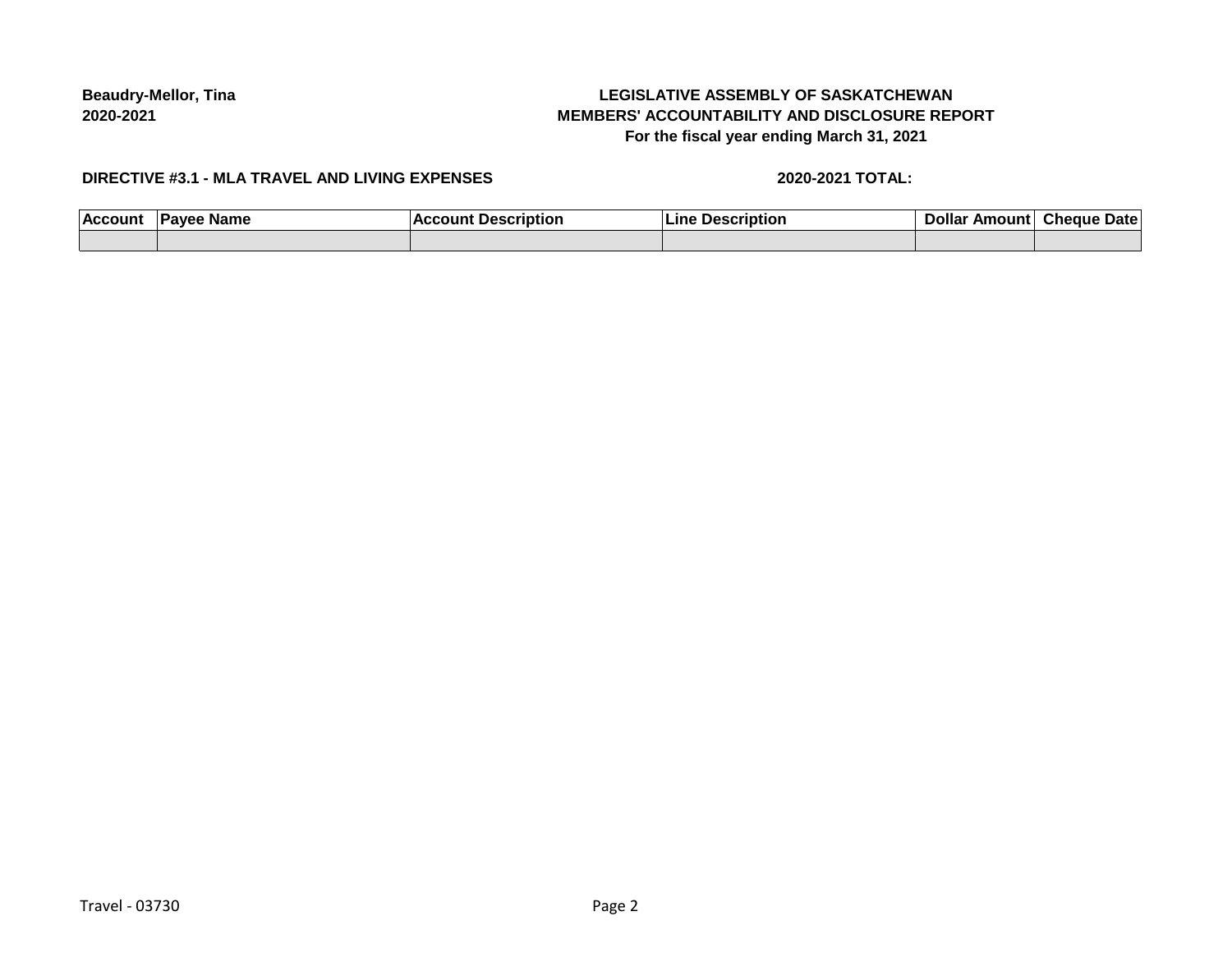## **LEGISLATIVE ASSEMBLY OF SASKATCHEWAN MEMBERS' ACCOUNTABILITY AND DISCLOSURE REPORT For the fiscal year ending March 31, 2021**

### **DIRECTIVE #4.1 - CONSTITUENCY SERVICE EXPENSES**

**2020-2021 TOTAL: \$30,577.19**

| Account | <b>Payee Name</b>                                   | <b>Account Description</b>                | <b>Line Description</b>                              | Dollar Amount Cheque Date |          |
|---------|-----------------------------------------------------|-------------------------------------------|------------------------------------------------------|---------------------------|----------|
|         |                                                     |                                           |                                                      |                           |          |
| 522000  | NIESNER PROPERTIES INC.                             | Rent of Ground, Buildings and Other Space | APRIL 2020 MLA OFFICE RENT                           | 2,500.00                  | 04/01/20 |
| 522000  | NIESNER PROPERTIES INC.                             | Rent of Ground, Buildings and Other Space | MAY 2020 MLA OFFICE RENT                             | 2,500.00                  | 05/01/20 |
| 522000  | NIESNER PROPERTIES INC.                             | Rent of Ground, Buildings and Other Space | JUNE 2020 MLA OFFICE RENT                            | 2,500.00                  | 06/01/20 |
| 522000  | NIESNER PROPERTIES INC.                             | Rent of Ground, Buildings and Other Space | JULY 2020 MLA OFFICE RENT                            | 2,500.00                  | 06/25/20 |
| 522000  | NIESNER PROPERTIES INC.                             | Rent of Ground, Buildings and Other Space | AUG 2020 MLA OFFICE RENT                             | 2,500.00                  | 08/01/20 |
| 522000  | NIESNER PROPERTIES INC.                             | Rent of Ground, Buildings and Other Space | SEPT 2020 MLA OFFICE RENT                            | 2,500.00                  | 08/27/20 |
| 522000  | NIESNER PROPERTIES INC.                             | Rent of Ground, Buildings and Other Space | OCT 2020 MLA OFFICE RENT                             | 2,500.00                  | 09/11/20 |
| 522200  | <b>GOLD BUSINESS MACHINES LTD.</b>                  | <b>Rent of Photocopiers</b>               | <b>COPIER CHARGES</b>                                | 56.21                     | 04/01/20 |
| 522200  | <b>GOLD BUSINESS MACHINES LTD.</b>                  | <b>Rent of Photocopiers</b>               | <b>COPIER CHARGES</b>                                | 54.69                     | 05/01/20 |
| 522200  | <b>GOLD BUSINESS MACHINES LTD.</b>                  | Rent of Photocopiers                      | <b>COPIER CHARGES</b>                                | 64.50                     | 06/01/20 |
| 522200  | GOLD BUSINESS MACHINES LTD.                         | <b>Rent of Photocopiers</b>               | <b>COPIER CHARGES</b>                                | 56.43                     | 06/01/20 |
| 522200  | GOLD BUSINESS MACHINES LTD.                         | Rent of Photocopiers                      | <b>COPIER CHARGES</b>                                | 136.23                    | 07/01/20 |
| 522200  | GOLD BUSINESS MACHINES LTD.                         | Rent of Photocopiers                      | <b>COPIER CHARGES</b>                                | 57.12                     | 08/01/20 |
| 522200  | GOLD BUSINESS MACHINES LTD.                         | Rent of Photocopiers                      | <b>COPIER CHARGES</b>                                | 60.49                     | 09/01/20 |
| 522200  | <b>GOLD BUSINESS MACHINES LTD.</b>                  | <b>Rent of Photocopiers</b>               | <b>COPIER CHARGES</b>                                | 105.28                    | 11/01/20 |
| 522200  | TOSHIBA TEC CANADA BUSINESS<br><b>SOLUTIONS INC</b> | <b>Rent of Photocopiers</b>               | <b>COPIER CHARGES</b>                                | 134.45                    | 11/01/20 |
| 522200  | TOSHIBA TEC CANADA BUSINESS<br><b>SOLUTIONS INC</b> | Rent of Photocopiers                      | <b>COPIER CHARGES</b>                                | $-134.45$                 | 11/01/20 |
| 522500  | <b>DUSYK &amp; BARLOW INSURANCE</b>                 | <b>Insurance Premiums</b>                 | OFFICE INSURANCE C70128015-5                         | 878.74                    | 05/01/20 |
| 522500  | <b>DUSYK &amp; BARLOW INSURANCE</b>                 | <b>Insurance Premiums</b>                 | RTV-TINA BEAUDRY-MELLOR -<br><b>INSURANCE REFUND</b> | $-333.90$                 | 12/04/20 |
| 525000  | <b>BEAUDRY-MELLOR, TINA</b>                         | Postal, Courier, Freight and Related      | REIMB: POSTAGE/OFFICE SUPPLIES                       | 12.27                     | 04/27/20 |
| 525000  | KOSLOSKI, TAYLER R                                  | Postal, Courier, Freight and Related      | POSTAGE/OFFICE SUPPLIES                              | 96.60                     | 09/17/20 |
| 529000  | <b>BEAUDRY-MELLOR, TINA</b>                         | <b>General Contractual Services</b>       | <b>REIMB: LOCK REPAIR</b>                            | 157.43                    | 04/22/20 |
| 529000  | <b>STRIPE SHOP</b>                                  | <b>General Contractual Services</b>       | <b>SIGN REMOVAL</b>                                  | 583.00                    | 11/16/20 |
| 530000  | <b>OUTFRONT MEDIA CANADA</b>                        | Communications Development Costs          | ADVERTISING PRODUCTION                               | 159.00                    | 08/05/20 |
| 530000  | PATTISON OUTDOOR ADVERTISING LP                     | <b>Communications Development Costs</b>   | <b>ADVERTISING PRODUCTION</b>                        | 291.50                    | 09/21/20 |
| 530300  | MARU GROUP CANADA INC.                              | Primary Research/Focus group              | AD HOC RESEARCH                                      | 661.11                    | 06/01/20 |
| 530500  | OUTFRONT MEDIA CANADA                               | Media Placement                           | <b>ADVERTISING</b>                                   | 1,000.00                  | 07/16/20 |
| 530500  | <b>OUTFRONT MEDIA CANADA</b>                        | Media Placement                           | ADVERTISING                                          | $-1,000.00$               | 08/12/20 |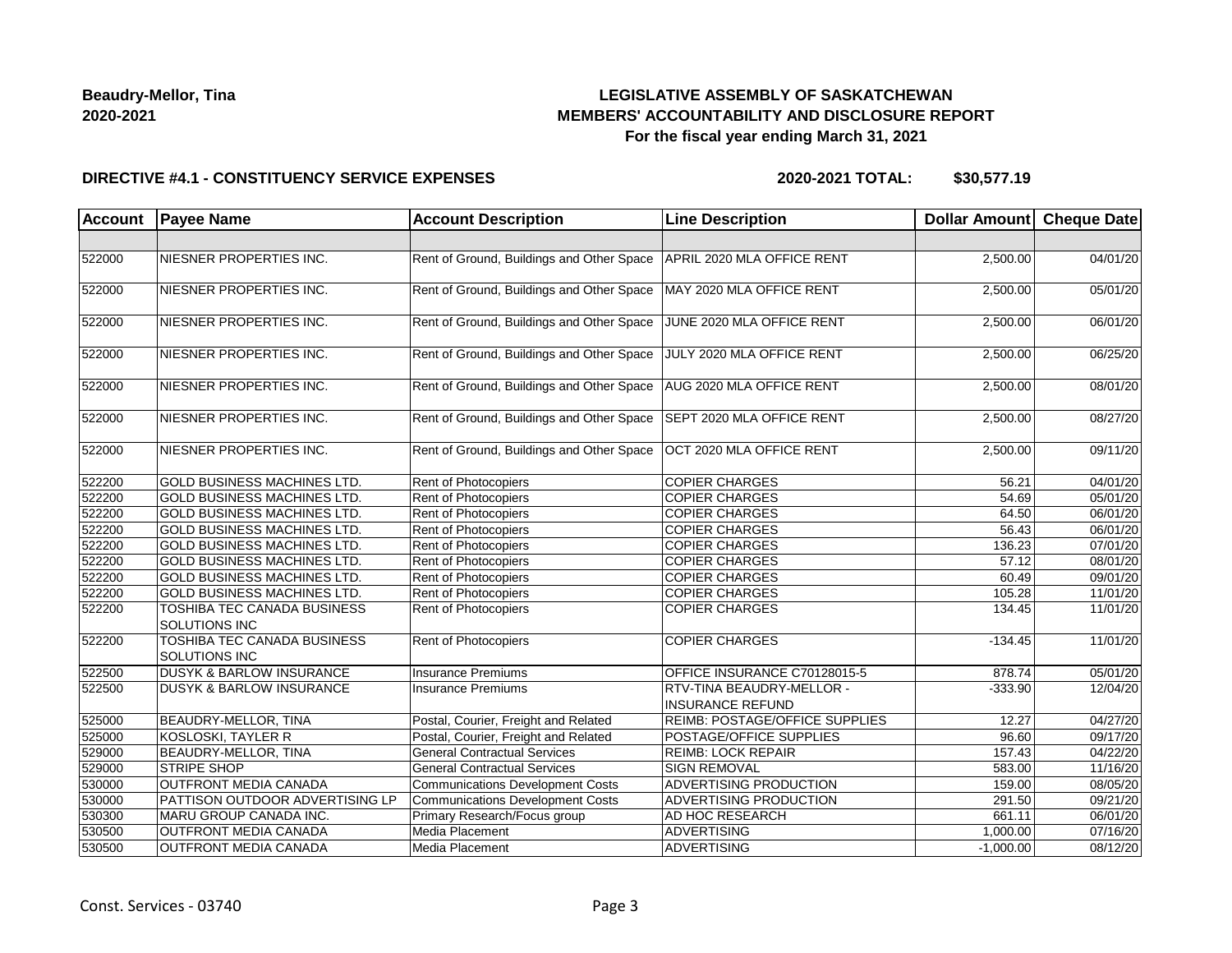## **LEGISLATIVE ASSEMBLY OF SASKATCHEWAN MEMBERS' ACCOUNTABILITY AND DISCLOSURE REPORT For the fiscal year ending March 31, 2021**

### **DIRECTIVE #4.1 - CONSTITUENCY SERVICE EXPENSES**

**2020-2021 TOTAL: \$30,577.19**

| <b>Account</b> | <b>Payee Name</b>                      | <b>Account Description</b>         | <b>Line Description</b>              | Dollar Amount Cheque Date |                        |
|----------------|----------------------------------------|------------------------------------|--------------------------------------|---------------------------|------------------------|
|                |                                        |                                    |                                      |                           |                        |
| 530500         | <b>OUTFRONT MEDIA CANADA</b>           | Media Placement                    | <b>ADVERTISING</b>                   | 1,000.00                  | 08/13/20               |
| 530500         | <b>OUTFRONT MEDIA CANADA</b>           | Media Placement                    | <b>ADVERTISING</b>                   | 250.00                    | 12/01/20               |
| 530500         | <b>OUTFRONT MEDIA CANADA</b>           | Media Placement                    | <b>ADVERTISING</b>                   | 1,000.00                  | 02/01/21               |
| 530500         | <b>PATTISON OUTDOOR ADVERTISING LP</b> | Media Placement                    | <b>ADVERTISING</b>                   | 575.58                    | 04/01/20               |
| 530500         | PATTISON OUTDOOR ADVERTISING LP        | Media Placement                    | <b>ADVERTISING</b>                   | 600.00                    | 04/01/20               |
| 530500         | PATTISON OUTDOOR ADVERTISING LP        | Media Placement                    | <b>ADVERTISING</b>                   | 800.00                    | 05/01/20               |
| 530500         | PATTISON OUTDOOR ADVERTISING LP        | Media Placement                    | <b>ADVERTISING</b>                   | 200.00                    | 05/18/20               |
| 530500         | PATTISON OUTDOOR ADVERTISING LP        | Media Placement                    | <b>ADVERTISING</b>                   | 800.00                    | 06/01/20               |
| 530500         | PATTISON OUTDOOR ADVERTISING LP        | Media Placement                    | <b>ADVERTISING</b>                   | 200.00                    | 06/15/20               |
| 530500         | <b>PATTISON OUTDOOR ADVERTISING LP</b> | Media Placement                    | ADVERTISING                          | 800.00                    | 06/22/20               |
| 530500         | <b>PATTISON OUTDOOR ADVERTISING LP</b> | Media Placement                    | <b>ADVERTISING</b>                   | 200.00                    | 07/13/20               |
| 530500         | PATTISON OUTDOOR ADVERTISING LP        | Media Placement                    | <b>ADVERTISING</b>                   | 800.00                    | 07/20/20               |
| 530500         | PATTISON OUTDOOR ADVERTISING LP        | Media Placement                    | <b>ADVERTISING</b>                   | 200.00                    | 08/10/20               |
| 530500         | <b>PATTISON OUTDOOR ADVERTISING LP</b> | Media Placement                    | <b>ADVERTISING</b>                   | 800.00                    | 08/17/20               |
| 530500         | PATTISON OUTDOOR ADVERTISING LP        | Media Placement                    | <b>ADVERTISING</b>                   | 57.12                     | 09/07/20               |
| 530500         | <b>REGINA CHRISTIAN SCHOOL</b>         | Media Placement                    | <b>ADVERTISING</b>                   | 130.00                    | 09/01/20               |
| 530500         | <b>WHITMORE PARK COMMUNITY</b>         | Media Placement                    | <b>ADVERTISING</b>                   | 77.00                     | 06/01/20               |
|                | <b>ASSOCIATION</b>                     |                                    |                                      |                           |                        |
| 530800         | <b>WESTERN LITHO LTD.</b>              | Publications                       | <b>MAILOUTS</b>                      | 662.50                    | 12/01/20               |
| 530900         | <b>WESTERN LITHO LTD.</b>              | <b>Promotional Items</b>           | <b>CHRISTMAS CARDS</b>               | 481.24                    | 06/01/20               |
| 542000         | KRAJEWSKI-RIEL, BONNIE                 | Travel                             | CA TRAVEL JUN 4, 2020                | 12.95                     | $\overline{06}/11/20$  |
| 555000         | BEAUDRY-MELLOR, TINA                   | Other Material and Supplies        | REIMB: POSTAGE/OFFICE SUPPLIES       | 27.74                     | 04/27/20               |
| 555000         | BEAUDRY-MELLOR, TINA                   | Other Material and Supplies        | <b>REIMB: OFFICE SUPPLIES</b>        | 32.17                     | 05/25/20               |
| 555000         | BEAUDRY-MELLOR, TINA                   | <b>Other Material and Supplies</b> | REIMB: OFFICE SUPPLIES/FRAMES        | 52.13                     | 06/01/20               |
| 555000         | <b>KRAJEWSKI-RIEL, BONNIE</b>          | Other Material and Supplies        | OFFICE SUPPLIES                      | 16.89                     | 07/25/20               |
| 555000         | KOSLOSKI, TAYLER R                     | Other Material and Supplies        | <b>POSTAGE/OFFICE SUPPLIES</b>       | 21.86                     | $\overline{09}$ /17/20 |
| 555000         | RAINSOFT (REGINA) LTD.                 | Other Material and Supplies        | <b>OFFICE SUPPLIES</b>               | 17.25                     | 05/01/20               |
| 555000         | RAINSOFT (REGINA) LTD.                 | Other Material and Supplies        | OFFICE SUPPLIES                      | 17.25                     | 06/01/20               |
| 555000         | RAINSOFT (REGINA) LTD.                 | Other Material and Supplies        | OFFICE SUPPLIES                      | 17.25                     | 07/01/20               |
| 555000         | RAINSOFT (REGINA) LTD.                 | Other Material and Supplies        | OFFICE SUPPLIES                      | 22.00                     | 08/01/20               |
| 555000         | RAINSOFT (REGINA) LTD.                 | Other Material and Supplies        | <b>OFFICE SUPPLIES</b>               | 14.31                     | 09/01/20               |
| 555000         | RAINSOFT (REGINA) LTD.                 | Other Material and Supplies        | OFFICE SUPPLIES                      | 17.25                     | 09/03/20               |
| 555080         | BEAUDRY-MELLOR, TINA                   | Other Misc Material and Supplies   | <b>REIMB: OFFICE SUPPLIES/FRAMES</b> | 78.00                     | 06/01/20               |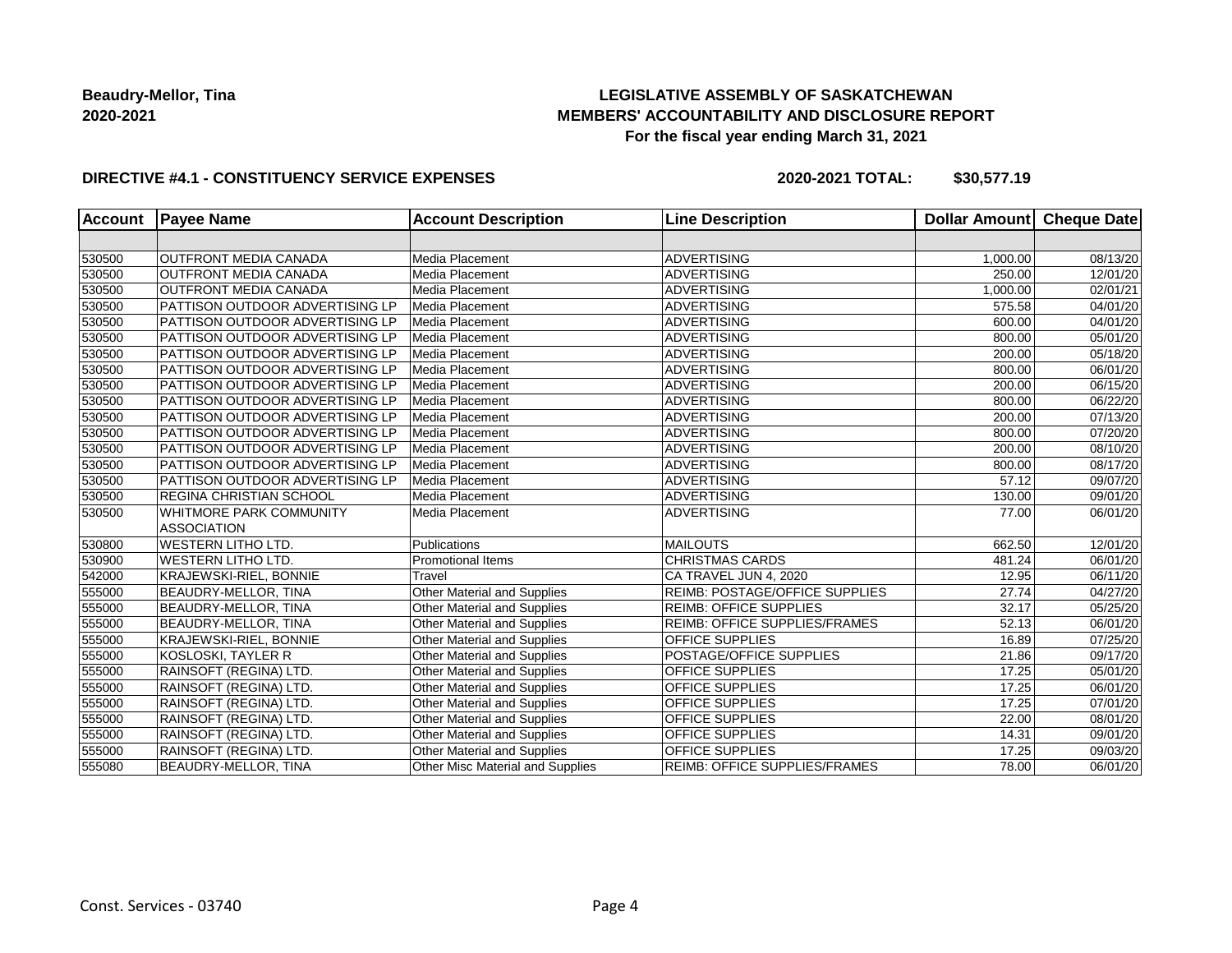## **LEGISLATIVE ASSEMBLY OF SASKATCHEWAN MEMBERS' ACCOUNTABILITY AND DISCLOSURE REPORT For the fiscal year ending March 31, 2021**

### **DIRECTIVE #6 - CONSTITUENCY ASSISTANT EXPENSES**

**2020-2021 TOTAL: \$43,007.07**

| <b>Account</b> | <b>Payee Name</b>         | <b>Account Description</b>    | Dollar Amount Cheque Date |          |
|----------------|---------------------------|-------------------------------|---------------------------|----------|
|                |                           |                               |                           |          |
| 514300         | KOSLOSKI, TAYLER R        | Part-Time/Permanent Part-Time | 632.40                    | 05/13/20 |
| 514300         | <b>KOSLOSKI, TAYLER R</b> | Part-Time/Permanent Part-Time | 1,517.76                  | 05/27/20 |
| 514300         | <b>KOSLOSKI, TAYLER R</b> | Part-Time/Permanent Part-Time | 1,412.36                  | 06/10/20 |
| 514300         | <b>KOSLOSKI, TAYLER R</b> | Part-Time/Permanent Part-Time | 1,583.80                  | 06/24/20 |
| 514300         | <b>KOSLOSKI, TAYLER R</b> | Part-Time/Permanent Part-Time | 1,281.24                  | 07/08/20 |
| 514300         | KOSLOSKI, TAYLER R        | Part-Time/Permanent Part-Time | 1,281.24                  | 07/22/20 |
| 514300         | KOSLOSKI, TAYLER R        | Part-Time/Permanent Part-Time | 1,537.49                  | 08/05/20 |
| 514300         | KOSLOSKI, TAYLER R        | Part-Time/Permanent Part-Time | 1,409.37                  | 08/19/20 |
| 514300         | KOSLOSKI, TAYLER R        | Part-Time/Permanent Part-Time | 1,024.99                  | 09/02/20 |
| 514300         | KOSLOSKI, TAYLER R        | Part-Time/Permanent Part-Time | 1,537.49                  | 09/16/20 |
| 514300         | <b>KOSLOSKI, TAYLER R</b> | Part-Time/Permanent Part-Time | 1,537.49                  | 10/01/20 |
| 514300         | <b>KOSLOSKI, TAYLER R</b> | Part-Time/Permanent Part-Time | 660.33                    | 10/06/20 |
| 514300         | KOSLOSKI, TAYLER R        | Part-Time/Permanent Part-Time | 897.68                    | 11/16/20 |
| 514300         | KOSLOSKI, TAYLER R        | Part-Time/Permanent Part-Time | 0.00                      | 11/24/20 |
| 514300         | KRAJEWSKI-RIEL, BONNIE J  | Part-Time/Permanent Part-Time | 0.00                      | 04/01/20 |
| 514300         | KRAJEWSKI-RIEL, BONNIE J  | Part-Time/Permanent Part-Time | 853.74                    | 04/14/20 |
| 514300         | KRAJEWSKI-RIEL, BONNIE J  | Part-Time/Permanent Part-Time | 1,138.32                  | 05/01/20 |
| 514300         | KRAJEWSKI-RIEL, BONNIE J  | Part-Time/Permanent Part-Time | 1,138.32                  | 05/13/20 |
| 514300         | KRAJEWSKI-RIEL, BONNIE J  | Part-Time/Permanent Part-Time | 1,138.32                  | 05/27/20 |
| 514300         | KRAJEWSKI-RIEL, BONNIE J  | Part-Time/Permanent Part-Time | 1,138.32                  | 06/10/20 |
| 514300         | KRAJEWSKI-RIEL, BONNIE J  | Part-Time/Permanent Part-Time | 1,223.42                  | 06/24/20 |
| 514300         | KRAJEWSKI-RIEL, BONNIE J  | Part-Time/Permanent Part-Time | 1,153.12                  | 07/08/20 |
| 514300         | KRAJEWSKI-RIEL, BONNIE J  | Part-Time/Permanent Part-Time | 1,153.12                  | 07/22/20 |
| 514300         | KRAJEWSKI-RIEL, BONNIE J  | Part-Time/Permanent Part-Time | 864.84                    | 08/05/20 |
| 514300         | KRAJEWSKI-RIEL, BONNIE J  | Part-Time/Permanent Part-Time | 1,153.12                  | 08/19/20 |
| 514300         | KRAJEWSKI-RIEL, BONNIE J  | Part-Time/Permanent Part-Time | 1,153.12                  | 09/02/20 |
| 514300         | KRAJEWSKI-RIEL, BONNIE J  | Part-Time/Permanent Part-Time | 1,153.12                  | 09/16/20 |
| 514300         | KRAJEWSKI-RIEL, BONNIE J  | Part-Time/Permanent Part-Time | 1,153.12                  | 10/01/20 |
| 514300         | KRAJEWSKI-RIEL, BONNIE J  | Part-Time/Permanent Part-Time | 554.38                    | 10/06/20 |
| 514300         | KRAJEWSKI-RIEL, BONNIE J  | Part-Time/Permanent Part-Time | 998.77                    | 11/16/20 |
| 514300         | KRAJEWSKI-RIEL, BONNIE J  | Part-Time/Permanent Part-Time | 0.00                      | 11/24/20 |
| 514300         | KRAJEWSKI-RIEL, BONNIE J  | Part-Time/Permanent Part-Time | 1,842.40                  | 12/01/20 |
| 514300         | WARD, WENDY J             | Part-Time/Permanent Part-Time | 0.00                      | 04/01/20 |
| 514300         | WARD, WENDY J             | Part-Time/Permanent Part-Time | $-664.02$                 | 04/13/20 |
| 514300         | WARD, WENDY J             | Part-Time/Permanent Part-Time | 2,385.65                  | 04/14/20 |
| 514300         | WARD, WENDY J             | Part-Time/Permanent Part-Time | 115.43                    | 04/24/20 |
| 514300         | WARD, WENDY J             | Part-Time/Permanent Part-Time | 0.00                      | 05/13/20 |
| 517100         | WARD, WENDY J             | Severance Pay                 | 2,283.92                  | 05/01/20 |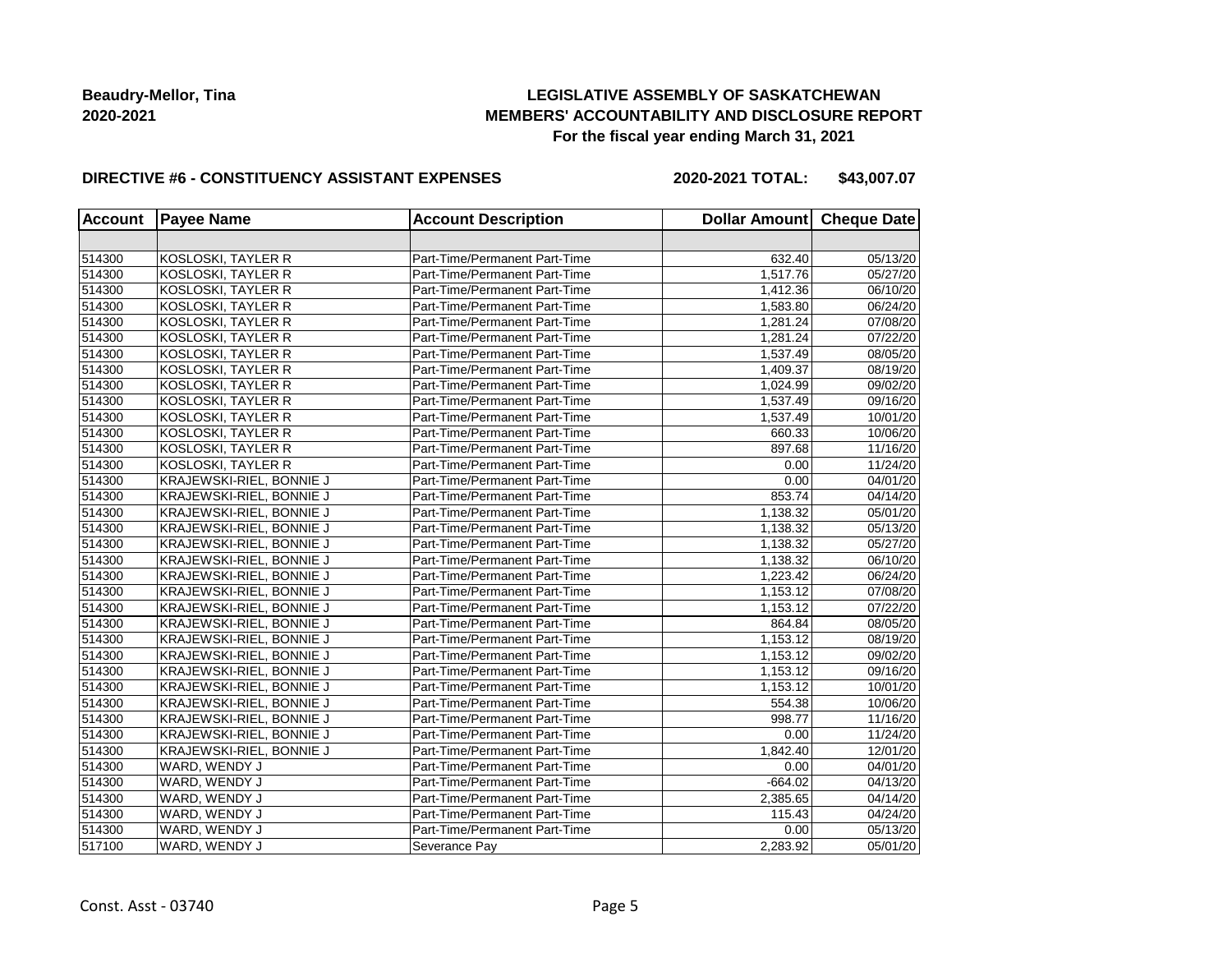## **LEGISLATIVE ASSEMBLY OF SASKATCHEWAN MEMBERS' ACCOUNTABILITY AND DISCLOSURE REPORT For the fiscal year ending March 31, 2021**

#### **DIRECTIVE #6 - CONSTITUENCY ASSISTANT EXPENSES**

**2020-2021 TOTAL: \$43,007.07**

| <b>IAccount</b> | <b>Account Description</b><br><b>IPavee Name</b> |                                  | Dollar Amount   Cheque Date |          |  |
|-----------------|--------------------------------------------------|----------------------------------|-----------------------------|----------|--|
|                 |                                                  |                                  |                             |          |  |
| 517100          | IWARD. WENDY J                                   | Severance Pay                    | 2.283.92                    | 05/13/20 |  |
| 517100          | WARD, WENDY J                                    | Severance Pav                    | 2.283.92                    | 05/27/20 |  |
| 517100          | WARD, WENDY J                                    | Severance Pav                    | 1.347.51                    | 06/10/20 |  |
| 519900          | None (Default)                                   | Change in Y/E Accrued Empl Leave | $-1.152.45$                 | 04/20/20 |  |
|                 |                                                  | Entitlements                     |                             |          |  |